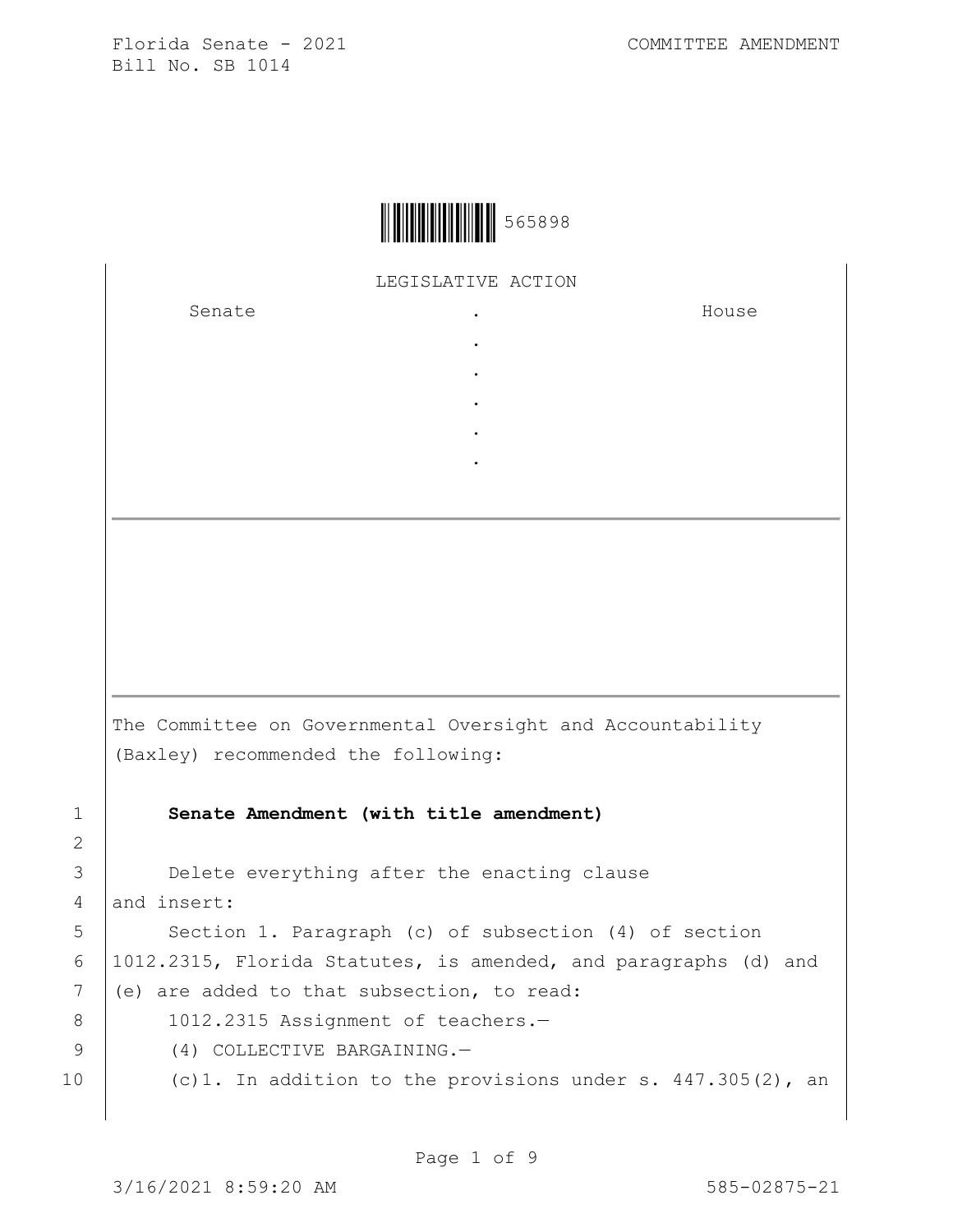

11 employee organization that has been certified as the bargaining 12 agent for a unit of instructional personnel as defined in s. 13 1012.01(2) must include for each such certified bargaining unit 14 the following information in its application for renewal of 15 | registration:

16 a. The number of employees in the bargaining unit who are 17 eligible for representation by the employee organization as of 18 December 31 of that renewal period.

19 b. The number of employees who are represented by the 20 employee organization as of December 31 of that renewal period, 21 specifying the number of members who pay dues and the number of 22 members who do not pay dues.

23 2. Notwithstanding the provisions of chapter 447 relating  $\vert$  to collective bargaining, an employee organization whose dues- paying dues paying membership as of December 31 of that renewal period is less than 50 percent of the employees eligible for 27 representation in the unit, as identified in subparagraph  $1.$ , must petition the Public Employees Relations Commission pursuant  $\vert$  to s. 447.307(2) and (3) for recertification as the exclusive 30 representative of all employees in the unit within 1 month after 31 the date on which the organization applies for renewal of  $registration pursuit to s. 447.305(2)$ . The certification of an employee organization that does not comply with this paragraph is revoked.

35 3. The commission may conduct an investigation to confirm 36 the validity of any information submitted pursuant to this 37 paragraph.

38 a. If the commission has reason to believe a reqistered 39 employee organization has reported inaccurate figures pursuant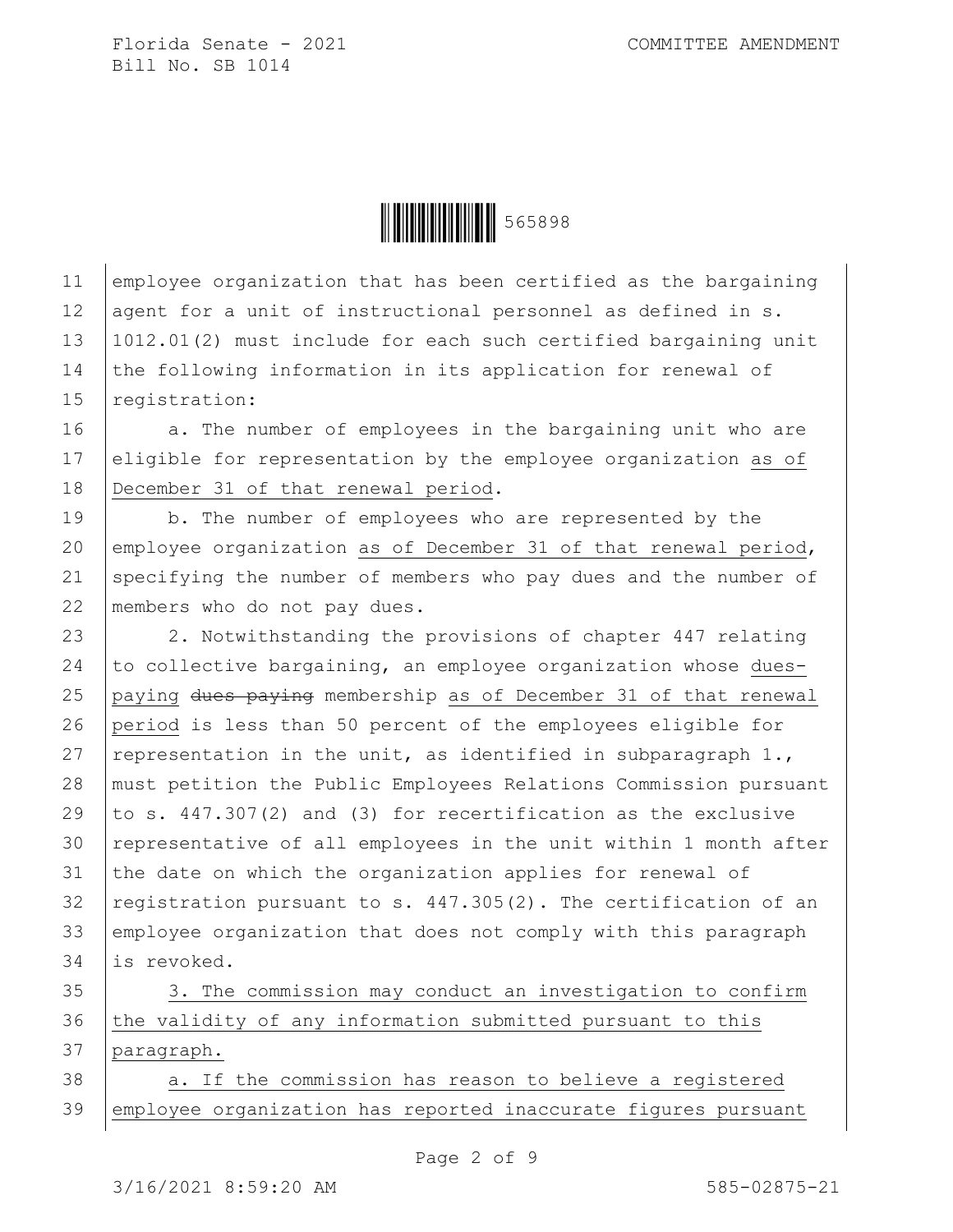| 40 | to this paragraph, it can require the employee organization to   |
|----|------------------------------------------------------------------|
| 41 | submit its membership roll in order to verify the accuracy of    |
| 42 | the reported figures. If the employee organization fails to      |
| 43 | submit its membership roll within 30 days of receiving a written |
| 44 | request from the commission, the employee organization's         |
| 45 | certification will be revoked.                                   |
| 46 | b. If a registered employee organization does not submit or      |
| 47 | intentionally misstates the information required in this         |
| 48 | paragraph for a certified bargaining unit it represents, the     |
| 49 | employee organization's certification for that unit will be      |
| 50 | revoked.                                                         |
| 51 | 4. The commission shall adopt rules to carry out this            |
| 52 | paragraph.                                                       |
| 53 | (d) Notwithstanding the provisions of s. 447.303 relating        |
| 54 | to dues deduction and collection, an employee organization that  |
| 55 | has been certified as the bargaining agent for instructional     |
| 56 | personnel may not have its dues and uniform assessments deducted |
| 57 | and collected by a district school board from the salaries of    |
| 58 | instructional personnel. Instructional personnel who are         |
| 59 | represented by an employee organization must pay their dues and  |
| 60 | uniform assessments directly to the employee organization that   |
| 61 | has been certified as their bargaining agent.                    |
| 62 | (e) Beginning August 1, 2021, and each August 1 thereafter,      |
| 63 | before the employee organization can collect dues or uniform     |
| 64 | assessments from any instructional personnel for the upcoming    |
| 65 | school year, the employee must sign and submit a form to the     |
| 66 | employee organization acknowledging Florida is a right-to-work   |
| 67 | state. The form must contain the following acknowledgement in    |
| 68 | bold letters and in at least 14-point type:                      |
|    |                                                                  |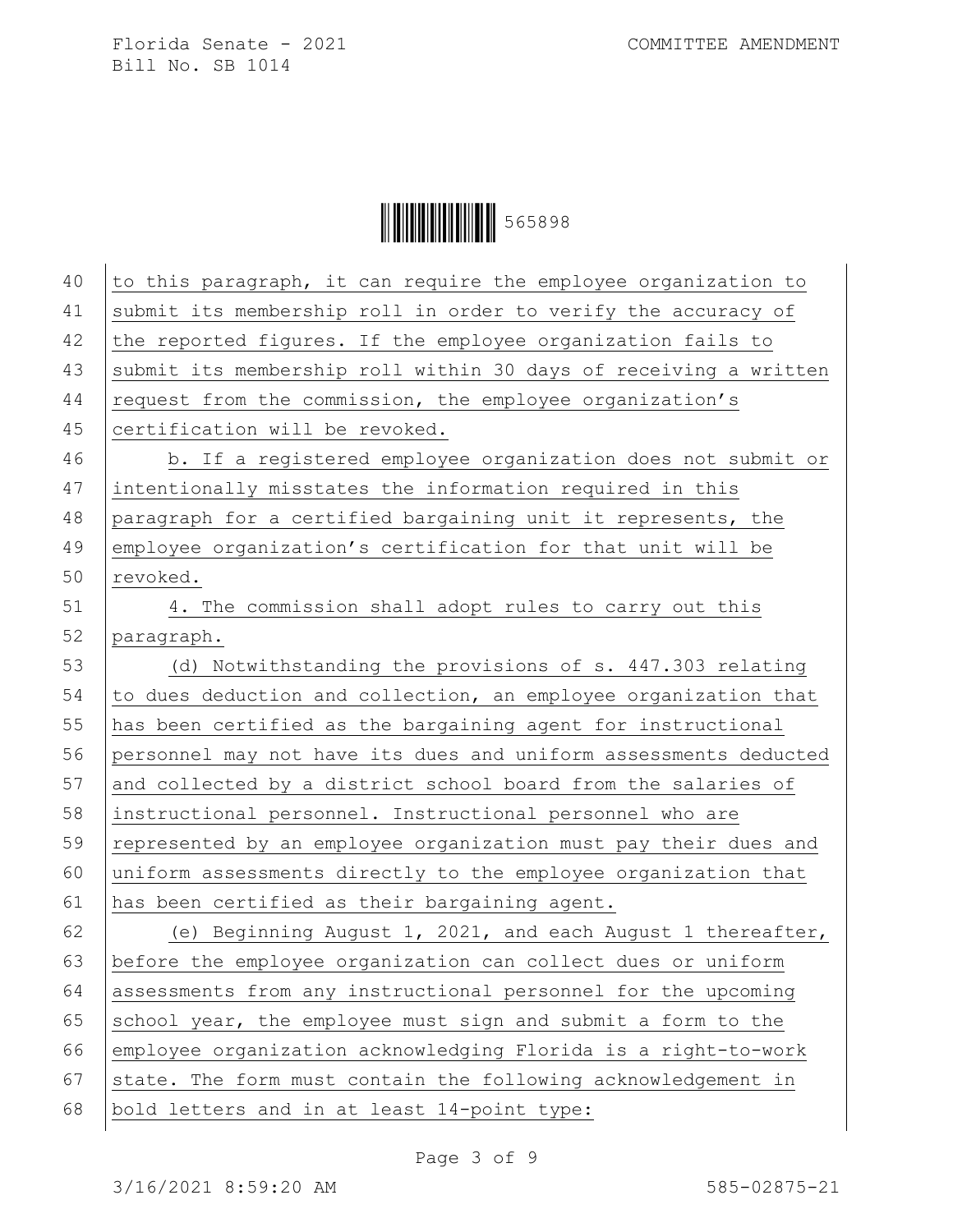| 69 |                                                                  |
|----|------------------------------------------------------------------|
| 70 | I acknowledge and understand that Florida is a right-to-work     |
| 71 | state and that union membership is not required as a condition   |
| 72 | of employment. I understand that union membership and payment of |
| 73 | union dues and uniform assessments is voluntary and that I may   |
| 74 | not be discriminated against in any manner if I refuse to join   |
| 75 | or financially support a union.                                  |
| 76 | Section 2. Section 1012.8552, Florida Statutes, is created       |
| 77 | to read:                                                         |
| 78 | 1012.8552 Collective bargaining.-                                |
| 79 | (1) In addition to s. $447.305(2)$ , an employee organization    |
| 80 | that has been certified as the bargaining agent for a unit of    |
| 81 | instructional personnel employed by a Florida College System     |
| 82 | institution must include for each such certified bargaining unit |
| 83 | the following information and documentation in its application   |
| 84 | for renewal of registration:                                     |
| 85 | (a) The number of employees in the bargaining unit who are       |
| 86 | eligible for representation by the employee organization on the  |
| 87 | date the application is filed.                                   |
| 88 | The number of employees who are represented by the<br>(b)        |
| 89 | employee organization, specifying the number of members who pay  |
| 90 | dues and the number of members who do not pay dues.              |
| 91 | (c) Documentation provided by the institution verifying the      |
| 92 | information provided in paragraphs (a) and (b).                  |
| 93 | (d) Documentation provided by the institution verifying          |
| 94 | that it was provided a copy of the employee organization's       |
| 95 | application for renewal of registration.                         |
| 96 | (2) An application for renewal of registration is                |
| 97 | incomplete and is not eligible for consideration by the Public   |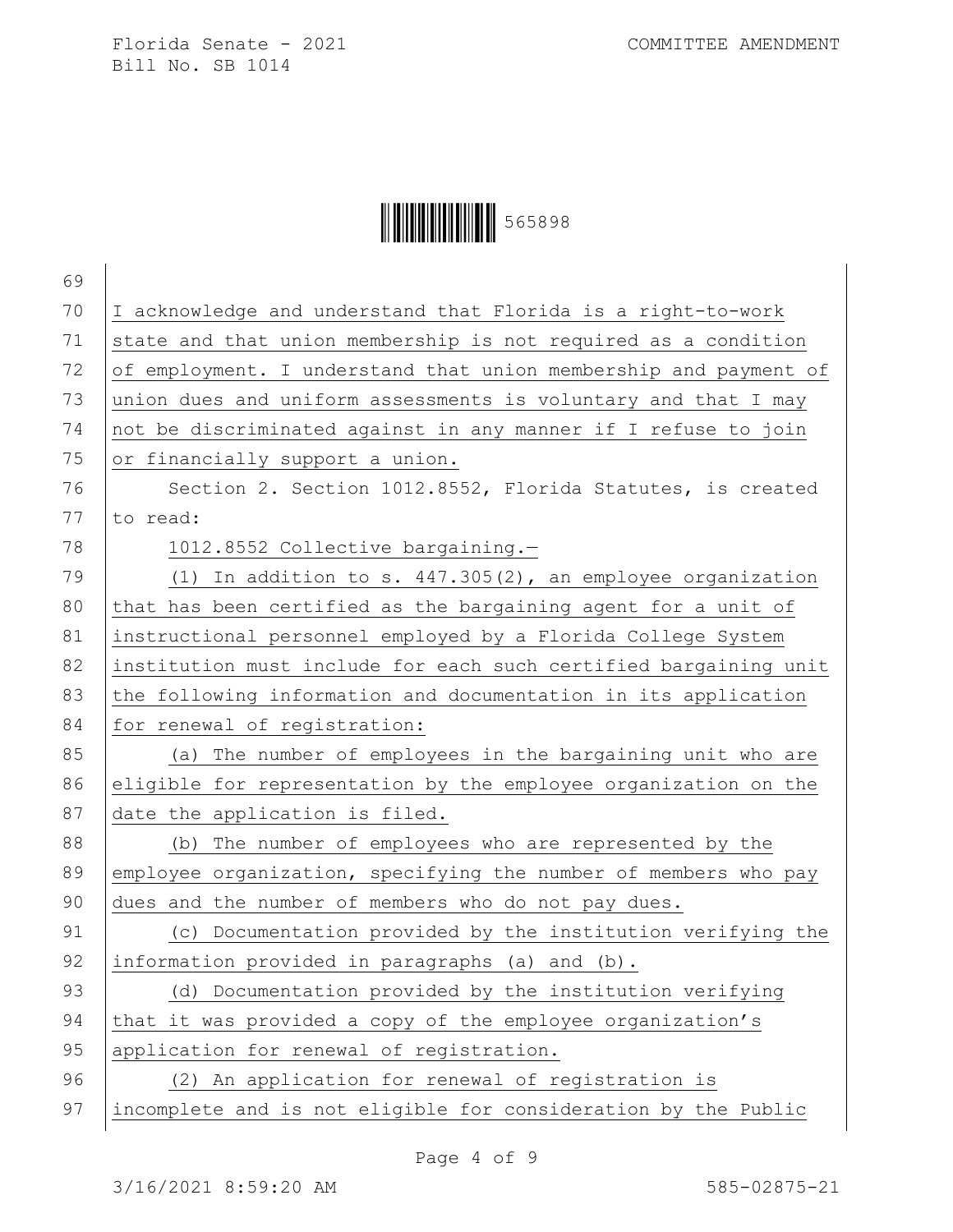| 98  | Employees Relations Commission if it does not include all of the |
|-----|------------------------------------------------------------------|
| 99  | information and documentation required in subsection (1). The    |
| 100 | commission shall notify the employee organization if the         |
| 101 | application is incomplete. Any incomplete application must be    |
| 102 | dismissed if the required information and documentation are not  |
| 103 | provided within 10 days after the employee organization receives |
| 104 | such notice.                                                     |
| 105 | (3) Notwithstanding the provisions of chapter 447 relating       |
| 106 | to collective bargaining, an employee organization whose dues-   |
| 107 | paying membership is less than 50 percent of the employees       |
| 108 | eligible for representation in the bargaining unit must petition |
| 109 | the commission pursuant to s. $447.307(2)$ and (3) for           |
| 110 | recertification as the exclusive representative of all employees |
| 111 | in the bargaining unit within 1 month after the date on which    |
| 112 | the employee organization applies for renewal of registration    |
| 113 | pursuant to s. 447.305(2). The certification of an employee      |
| 114 | organization that does not comply with this section is revoked.  |
| 115 | (4) A Florida College System institution may challenge an        |
| 116 | employee organization's application for renewal of registration  |
| 117 | if the institution believes that the application is inaccurate.  |
| 118 | The commission or one of its designated agents shall review the  |
| 119 | application to determine its accuracy and compliance with this   |
| 120 | section. If the commission finds that the application is         |
| 121 | inaccurate or does not comply with this section, the commission  |
| 122 | shall revoke the registration and certification of the employee  |
| 123 | organization.                                                    |
| 124 | Section 3. Section 1012.916, Florida Statutes, is created        |
| 125 | to read:                                                         |
| 126 | 1012.916 Collective bargaining.-                                 |
|     |                                                                  |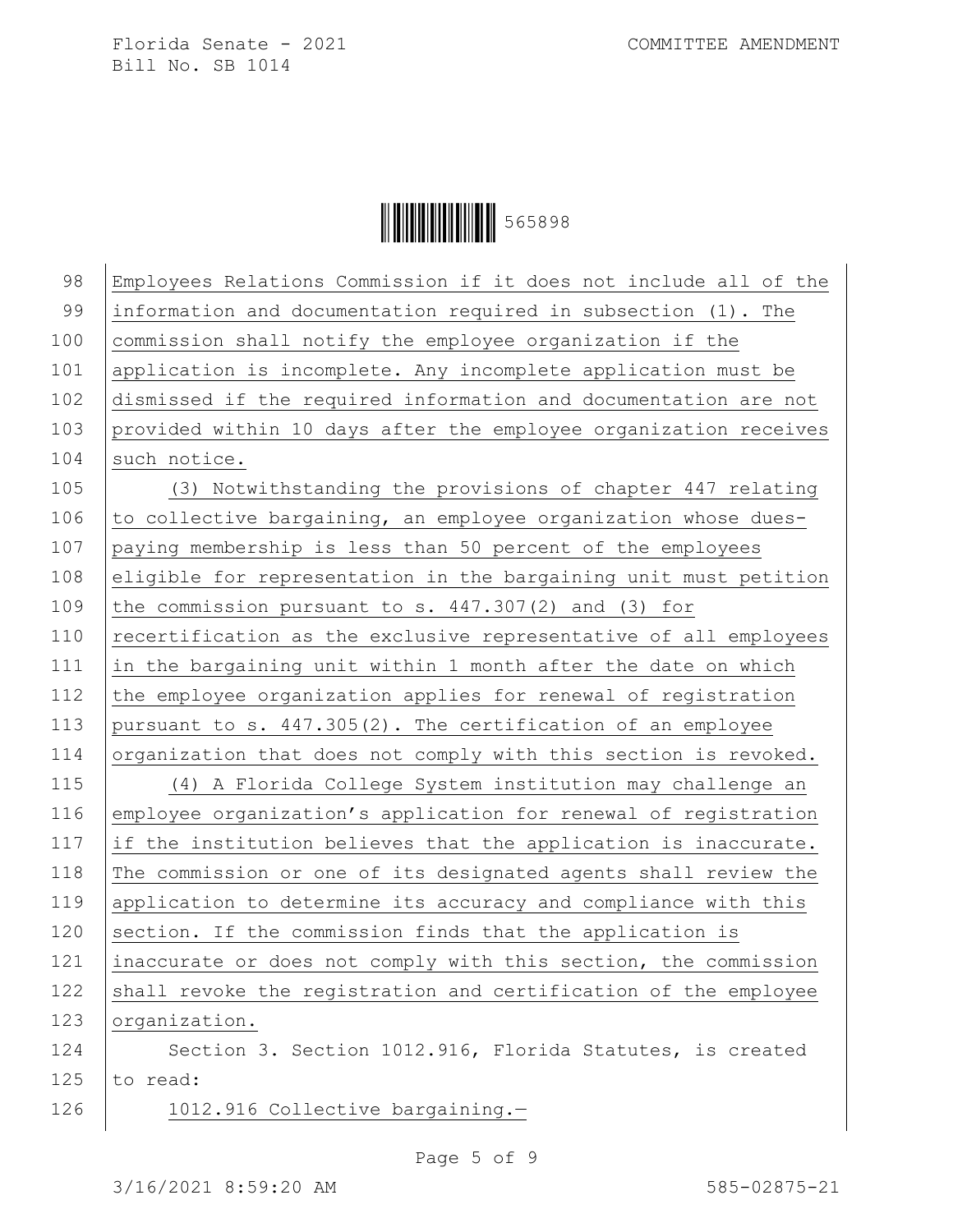| 127 | (1) In addition to s. 447.305(2), an employee organization       |
|-----|------------------------------------------------------------------|
| 128 | that has been certified as the bargaining agent for a unit of    |
| 129 | instructional personnel employed by a State University System    |
| 130 | institution must include for each such certified bargaining unit |
| 131 | the following information and documentation in its application   |
| 132 | for renewal of registration:                                     |
| 133 | (a) The number of employees in the bargaining unit who are       |
| 134 | eligible for representation by the employee organization on the  |
| 135 | date the application is filed.                                   |
| 136 | (b) The number of employees who are represented by the           |
| 137 | employee organization, specifying the number of members who pay  |
| 138 | dues and the number of members who do not pay dues.              |
| 139 | (c) Documentation provided by the institution verifying the      |
| 140 | information provided in paragraphs (a) and (b).                  |
| 141 | (d) Documentation provided by the institution verifying          |
| 142 | that it was provided a copy of the employee organization's       |
| 143 | application for renewal of registration.                         |
| 144 | (2) An application for renewal of registration is                |
| 145 | incomplete and is not eligible for consideration by the Public   |
| 146 | Employees Relations Commission if it does not include all of the |
| 147 | information and documentation required in subsection (1). The    |
| 148 | commission shall notify the employee organization if the         |
| 149 | application is incomplete. Any incomplete application must be    |
| 150 | dismissed if the required information and documentation are not  |
| 151 | provided within 10 days after the employee organization receives |
| 152 | such notice.                                                     |
| 153 | (3) Notwithstanding the provisions of chapter 447 relating       |
| 154 | to collective bargaining, an employee organization whose dues-   |
| 155 | paying membership is less than 50 percent of the employees       |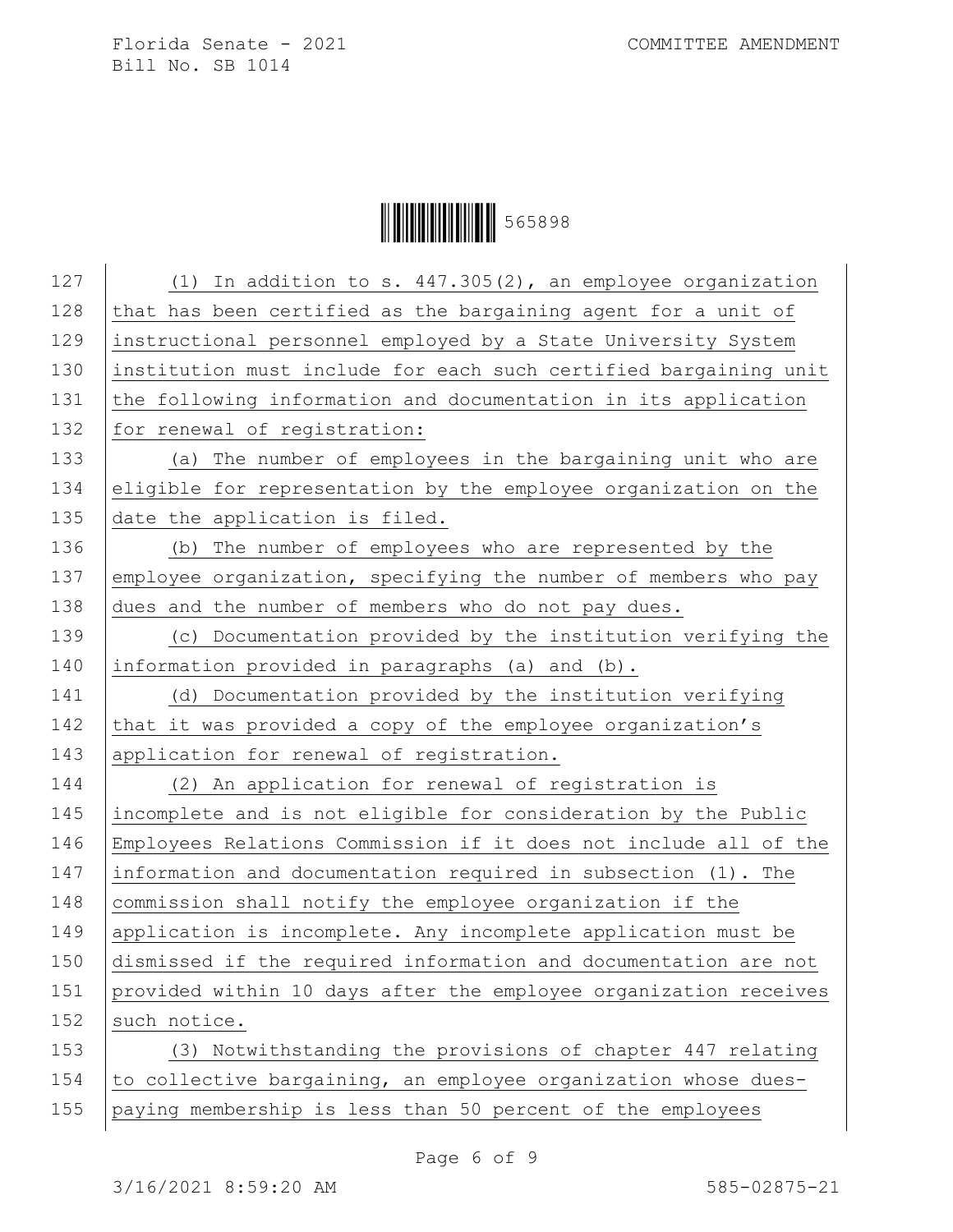$\begin{array}{|c|c|c|c|}\hline \multicolumn{1}{|}{\textbf{1}} & \multicolumn{1}{|}{\textbf{1}} & \multicolumn{1}{|}{\textbf{1}} & \multicolumn{1}{|}{\textbf{1}} & \multicolumn{1}{|}{\textbf{1}} & \multicolumn{1}{|}{\textbf{1}} & \multicolumn{1}{|}{\textbf{1}} & \multicolumn{1}{|}{\textbf{1}} & \multicolumn{1}{|}{\textbf{1}} & \multicolumn{1}{|}{\textbf{1}} & \multicolumn{1}{|}{\textbf{1}} & \multicolumn{1}{|}{\textbf{1}} & \multicolumn{1}{|}{\text$ 

|     | eligible for representation in the bargaining unit must petition |
|-----|------------------------------------------------------------------|
| 157 | the commission pursuant to s. $447.307(2)$ and (3) for           |
| 158 | recertification as the exclusive representative of all employees |
| 159 | in the bargaining unit within 1 month after the date on which    |
| 160 | the employee organization applies for renewal of registration    |
| 161 | pursuant to s. 447.305(2). The certification of an employee      |
| 162 | organization that does not comply with this section is revoked.  |
| 163 | (4) A State University System institution may challenge an       |
| 164 | employee organization's application for renewal of registration  |
| 165 | if the institution believes that the application is inaccurate.  |
| 166 | The commission or one of its designated agents shall review the  |
| 167 | application to determine its accuracy and compliance with this   |
| 168 | section. If the commission finds that the application is         |
| 169 | inaccurate or does not comply with this section, the commission  |
| 170 | shall revoke the registration and certification of the employee  |
|     |                                                                  |
| 171 | organization.                                                    |
| 172 | Section 4. This act shall take effect July 1, 2021.              |
| 173 |                                                                  |
| 174 | =============== T I T L E  A M E N D M E N T ================    |
| 175 | And the title is amended as follows:                             |
| 176 | Delete everything before the enacting clause                     |
| 177 | and insert:                                                      |
| 178 | A bill to be entitled                                            |
| 179 | An act relating to employee organizations; amending s.           |
| 180 | 1012.2315, F.S.; revising the information that                   |
| 181 | employee organizations that have been certified as the           |
| 182 | bargaining agent for a unit of instructional personnel           |
| 183 | must report in applications for renewal of                       |

Page 7 of 9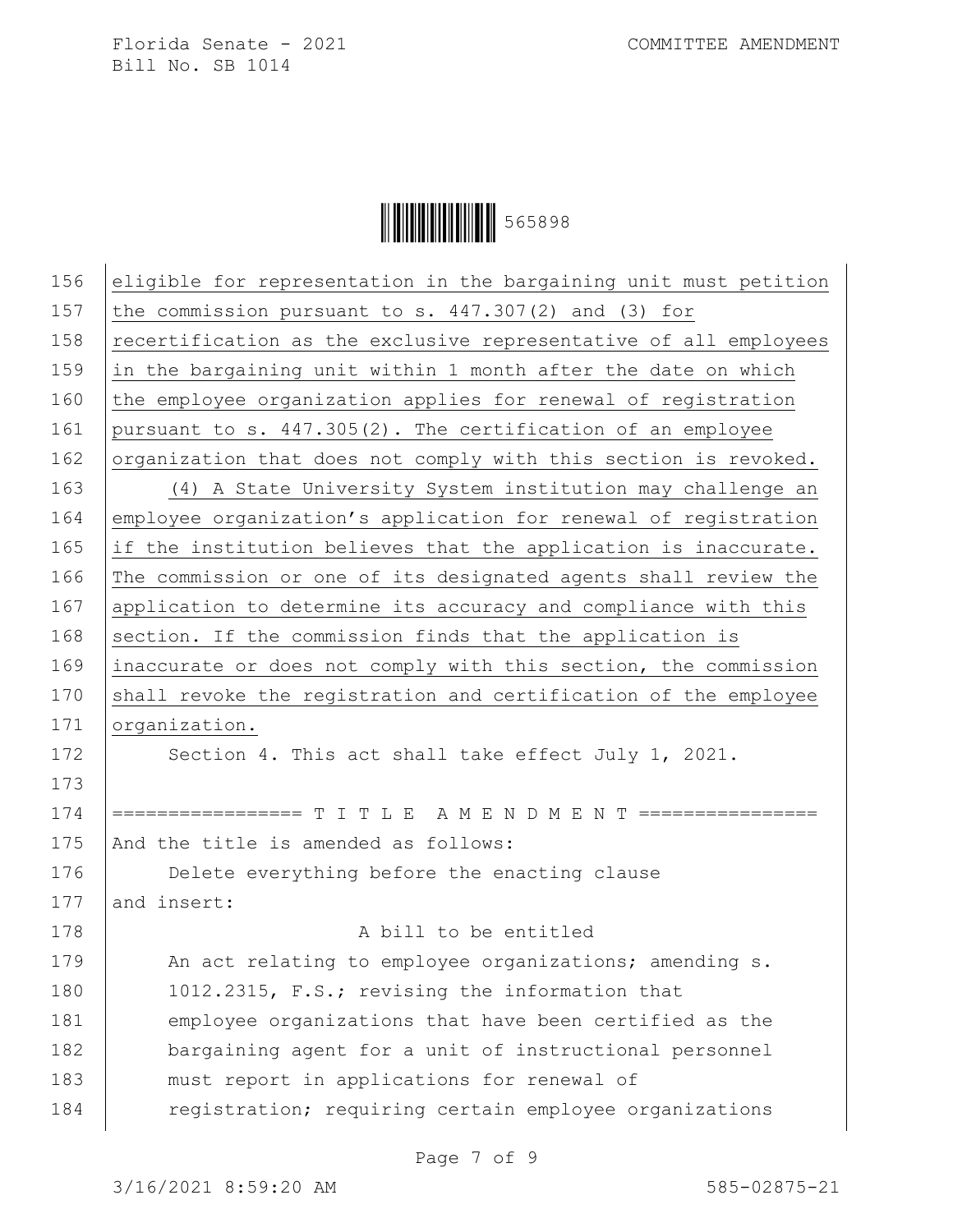

185 to petition the Public Employees Relations Commission 186 for recertification; authorizing the commission to 187 conduct an investigation to confirm the validity of 188 certain information; authorizing the commission to 189 Tequire an employee organization to submit certain 190 information as part of such investigation; providing 191 for the revocation of an employee organization's 192 certification if it fails to meet certain 193 requirements; requiring the commission to adopt rules; 194 | prohibiting an employee organization from having its 195 dues and uniform assessments deducted and collected by 196 a district school board; requiring certain 197 instructional personnel to sign and submit a specified 198 | form to the employee organization by a certain date 199 and annually thereafter before the employee 200 organization may collect dues or uniform assessments 201 for the upcoming school year; creating s. 1012.8552, 202 F.S.; requiring an employee organization certified as 203 the bargaining agent for a unit of Florida College 204 System institution instructional personnel to include 205 specified information and documentation in an 206 application for registration renewal; providing that 207 certain applications are incomplete; providing 208 **procedures for incomplete applications; requiring** 209 certain employee organizations to petition the 210 commission for recertification; authorizing a Florida 211 College System institution to challenge an employee 212 **organization's application;** requiring the commission 213 to review a challenged application and revoke an